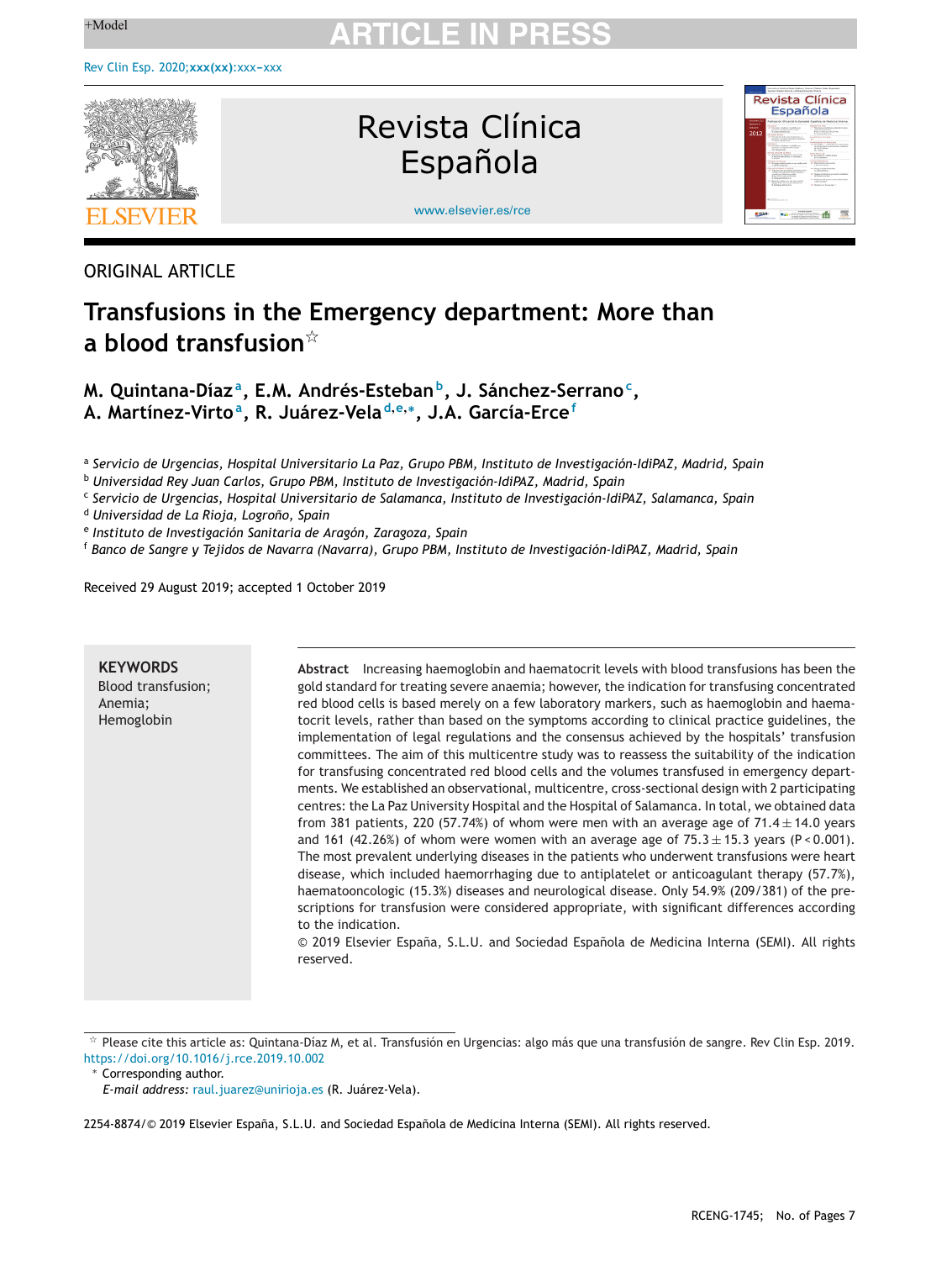# **PALABRAS CLAVE**

Transfusión sanguínea; Anemia; Hemoglobina

### **Transfusión en Urgencias: algo más que una transfusión de sangre**

**Resumen** La elevación del nivel de hemoglobina y de hematocrito con transfusiones sanguíneas ha sido el estándar de oro para el tratamiento de la anemia grave. Sin embargo, la indicación para la transfusión de concentrado de hematíes se basa meramente en unos marcadores analíticos, como el nivel de hemoglobina o hematocritos, en lugar de basarse en la clínica (según las guías de práctica clínica), en la implementación de regulaciones legales o en los consensos alcanzados por los comités de transfusión de los hospitales. El objetivo de este estudio multicéntrico es reevaluar la idoneidad de la indicación de transfusión de concentrado de hematíes y los volúmenes transfundidos en los servicios de urgencias. Se plantea un diseño observacional multicéntrico y transversal en 2 centros participantes: el Hospital Universitario de La Paz y el Hospital de Salamanca. En total se obtuvieron datos de 381 pacientes; 220 eran hombres (57,74%), con una edad promedio de 71,4 $\pm$ 14,0 años y 161 eran mujeres (42,26% con una edad promedio de 75,3  $\pm$  15,3 años p < 0,001. Las enfermedades subvacentes más prevalentes en los pacientes que recibieron transfusión fueron las cardiológicas, que incluyeron hemorragia debido a la terapia antiagregante plaquetaria o anticoagulante 57.7%), las hematooncológicas (15.3%) y las neurológicas. Solo el 54.9% (209/381) de las prescripciones de transfusión se consideraron apropiadas, con diferencias significativas observadas según la indicación.  $© 2019$  Elsevier España, S.L.U. y Sociedad Española de Medicina Interna (SEMI). Todos los derechos reservados.

# **Background**

For many years, correcting or increasing hemoglobin and hematocrit levels with blood transfusions has been the gold standard for treating moderate-severe or asymptomatic anemia. Packed red blood cell (PRBC) transfusion is indicated when faced with symptomatic anemia to rapidly increase the supply of oxygen to tissues, generally when the oxygen transport capacity<sup>[1](#page-6-0)</sup> is reduced or the Hb concentration is low. PRBC transfusion is still an important therapeutic tool for increasing oxygen transport to increase its release and thereby ensure its consumption, correct tissue hypoxia or prevent it.

In standard clinical practice, the indication for PRBC transfusion is based merely on few laboratory markers, such as hemoglobin and hematocrit levels, rather than on symptoms (according to clinical practice guidelines). In recent years, the body of evidence<sup>[2](#page-6-0)</sup> has recommended the administration of minimum clinically effective doses to correct symptoms and to recover hemoglobin levels to a safety margin (>7 or  $8g/dL$ ).<sup>[3](#page-6-0)</sup> In an international review of the appropriateness of PRBC transfusion in various scenarios, the International Consensus Conference on Transfusion Outcomes observed that 59% of transfusions were inappropriate, 29% were uncertain, and only 12% were appropriate.<sup>[4](#page-6-0)</sup>

Blood transfusion is one of the medical practices with greatest overuse and highest number of ''Do Not Do'' recommendations, along with radiological tests, laboratory tests and antibiotic treatments.<sup>[5](#page-6-0)</sup> Since 2013, the Spanish Society of Hematology and Hemotherapy (through the project Commitment to Quality by the Scientific Societies in Spain, coordinated by the Spanish Ministry of Health, Social Services and Equality) has recommended the following: Do not transfuse more packed red blood cells than is necessary to relieve the symptoms of anemia or to return a patient to a safe hemoglobin range (7 to 8 g/dL for cardiac unstable

patients) and do not transfuse packed red blood cells in irondeficiency anemia without hemodynamic instability. $2$  The World Health Organization has warned of the transfusion risks and the risks of inappropriately using PRBC transfusions, urging health authorities, scientific authorities and healthcare practitioners to implement cross-sectional and multidisciplinary programs in patient blood management.<sup>[6](#page-6-0)</sup> The implementation of these programs mainly for surgical patients has resulted in a reduction in the volume of transfusions for surgical and critically ill patients, while the use could have increased in oncohematology and emergency departments. In a recent Spanish multicenter study conducted in emergency departments, up to 58% of the PRBC transfusions were considered inappropriate.

A frequently observed problem is the poor therapeutic indication for transfusion when requesting these components. This decision carries the risk of adverse effects such as acute and delayed hemolytic transfusion reactions, anaphylaxis, alloimmunization, immunomodulation, allergic reactions, graft-versus-host disease and the transmission of infectious diseases. Moreover, blood components are scarce, and improving transfusion practices can considerably reduce costs, although studies on this subject are scarce.

Therefore, the aim of this multicenter study was to reassess the suitability of the indication for PRBC transfusion and the volumes transfused in emergency departments.

# **Patients and methods**

# **Design**

We conducted a multicenter, observational, cross-sectional, noninterventional study on the appropriateness of blood transfusions.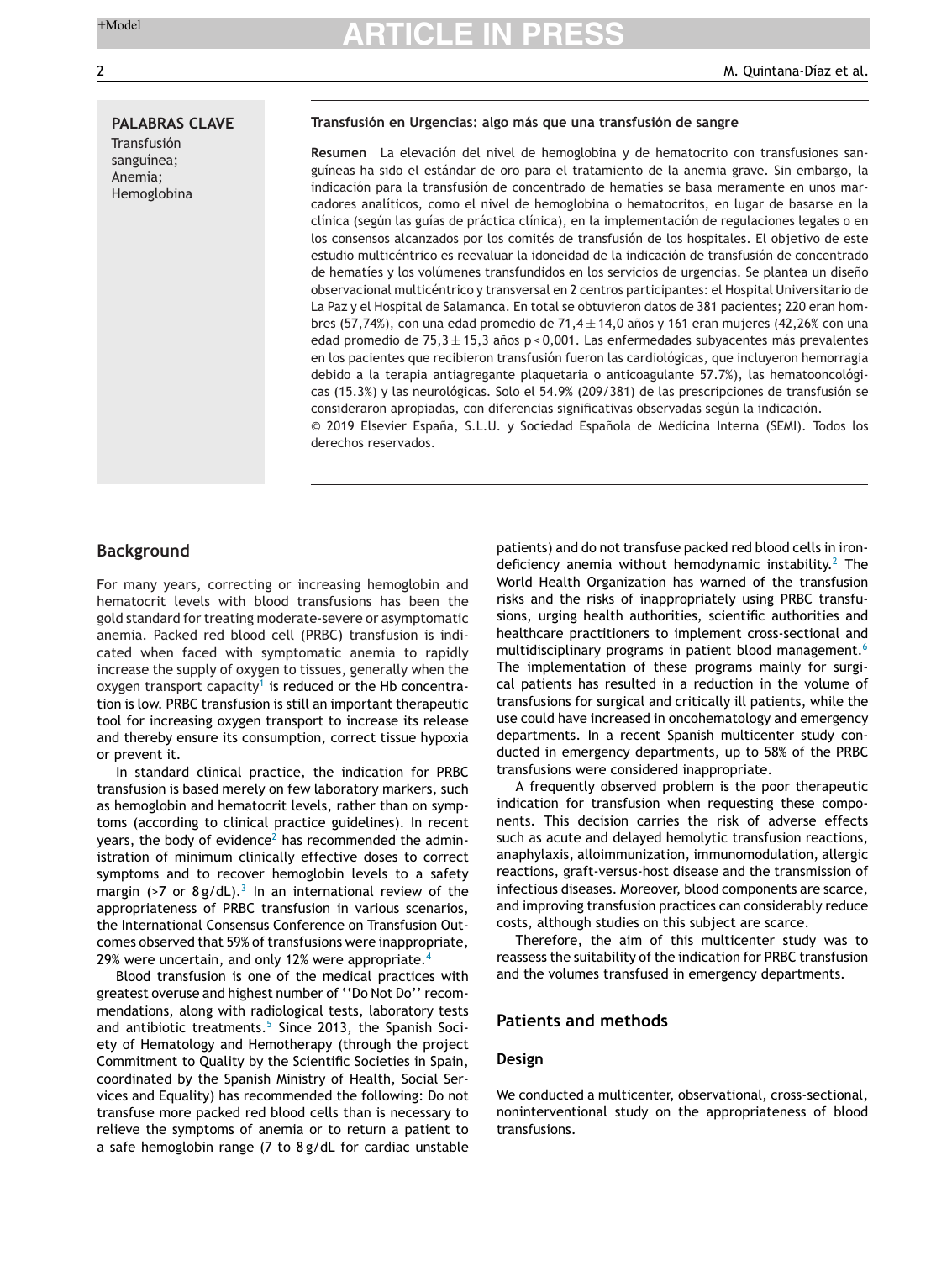### Transfusions in the Emergency department: More than a blood transfusion 3

### **Inclusion criteria**

- Adult patients ( $\geq$ 18 years) who underwent at least one PRBC transfusion episode.
- Admission to the emergency department of any of the participating centers.
- Admission during November 2017.

# **Exclusion criteria**

- Critical hemorrhages or massive transfusions, defined as any life-threatening hemorrhage that requires the urgent and massive transfusion of blood products, considering the clinical parameters: obvious blood loss (class 3 and 4 of the American College of Surgeons classification), hypotension (systolic blood pressure <85 mm Hg), tachypnea (>30 breaths/min) and central nervous system disorders (low level of consciousness, confusion or lethargy), any significant blood loss that causes hemorrhagic shock and a score >2 on the Assessment of Blood Consumption scale. The definition also covers temporary parameters such as measurable blood loss ≥150 mL/min for 10 min or more, 50% loss of blood volume in 3 h or 4 units of PRBC in 1 h and still bleeding.
- Patients with plasma and platelet transfusions (did not reach 3% of the total transfusions).

# **Definitions**

A *transfusion episode* is defined as the interval between the prescription of blood components transfusion and the completion of its administration. When administering several units of blood components to the same patient under the same condition, all units received are considered part of a single transfusion episode.

### **Participating centers**

La Paz University Hospital (HULP) and Hospital of Salamanca (HoS)

# **Variables**

The main study endpoint was the *appropriateness* of the prescription for PRBC transfusion and the volume transfused. To this end, we assessed the appropriateness of the transfusion according to the pretransfusion Hb levels and the patient's characteristics, according to the 5th edition of the 2015 guidelines on transfusing blood components and plasma derivatives of the Spanish Society of Blood Transfusion and Cell Therapy (Table 1). $<sup>7</sup>$  $<sup>7</sup>$  $<sup>7</sup>$ </sup>

We also recorded the hospital where the transfusion was performed and the patients' demographic and clinical variables (age, sex, history, reason for admission and department they were admitted to, length of stay in the emergency department, reason for the transfusion, biochemical values, transfused component and quantity transfused).

To evaluate the *effectiveness* of the transfusion volume, we assessed the posttransfusion Hb value. According to the recommendations of the 2013 Forum of Seville, we defined **Table 1** Guideline Recommendations For the Transfusion of Blood Components and Plasma Derivatives of the Spanish Society of Blood Transfusion and Cell Therapy.

|                | Hemoglobin,<br>g/dL | Clinical situation                                                                                                                                                           |  |
|----------------|---------------------|------------------------------------------------------------------------------------------------------------------------------------------------------------------------------|--|
| Acute anemia   | < 7<br>$7 - 8.9$    | Any clinical situation<br>Hemodynamically<br>unstable or associated<br>risk factors: coronary<br>artery disease, heart<br>failure, cerebrovascular<br>disease and myocardial |  |
|                | >9                  | infarction<br>Distress controlling the<br>hemorrhaging or signs<br>and symptoms of anemia                                                                                    |  |
| Chronic anemia | < 8                 | Signs and symptoms of<br>anemia or associated risk<br>factors                                                                                                                |  |
|                | < 5                 | No signs or symptoms of<br>anemia                                                                                                                                            |  |

''overtransfusion'' when the Hb level after the transfusion was more than 2 g/dL above the Hb transfusion threshold for each particular indication (Table 1).

# **Data collection**

We created an electronic case report form for the data for the transfusions. The form was then downloaded in Excel format for subsequent analysis. These calculation sheets contained the data provided by the transfusion department of each hospital, especially the transfusion episodes of the emergency department during the study period. Additional data on the patients who underwent PRBC transfusion in the emergency department during the study period were obtained from the hospitals' computer systems and added to complete the database. Subsequently, the databases from each of the hospitals was merged and imported into STATA/SE 14.0® for statistical analysis.

### **Statistical analysis**

The qualitative variables are listed using frequency distributions. For the quantitative variables, we calculated the mean values and standard deviations  $(\pm SD)$  or medians and interquartile ranges. We employed the Shapiro-Wilk test to compare the normal distribution of the quantitative variables; For the qualitative variables, we employed the chi-squared test. For the continuous variables, we employed Student's t-test or the Mann-Whitney U test to compare whether the transfusion was appropriate, depending on the normality of the data. We considered a type 1 error <0.05 (p < 0.05) statistically significant for all analyses.

# **Results**

In total, we obtained data from 381 patients admitted to the emergency department during the study period; 220 were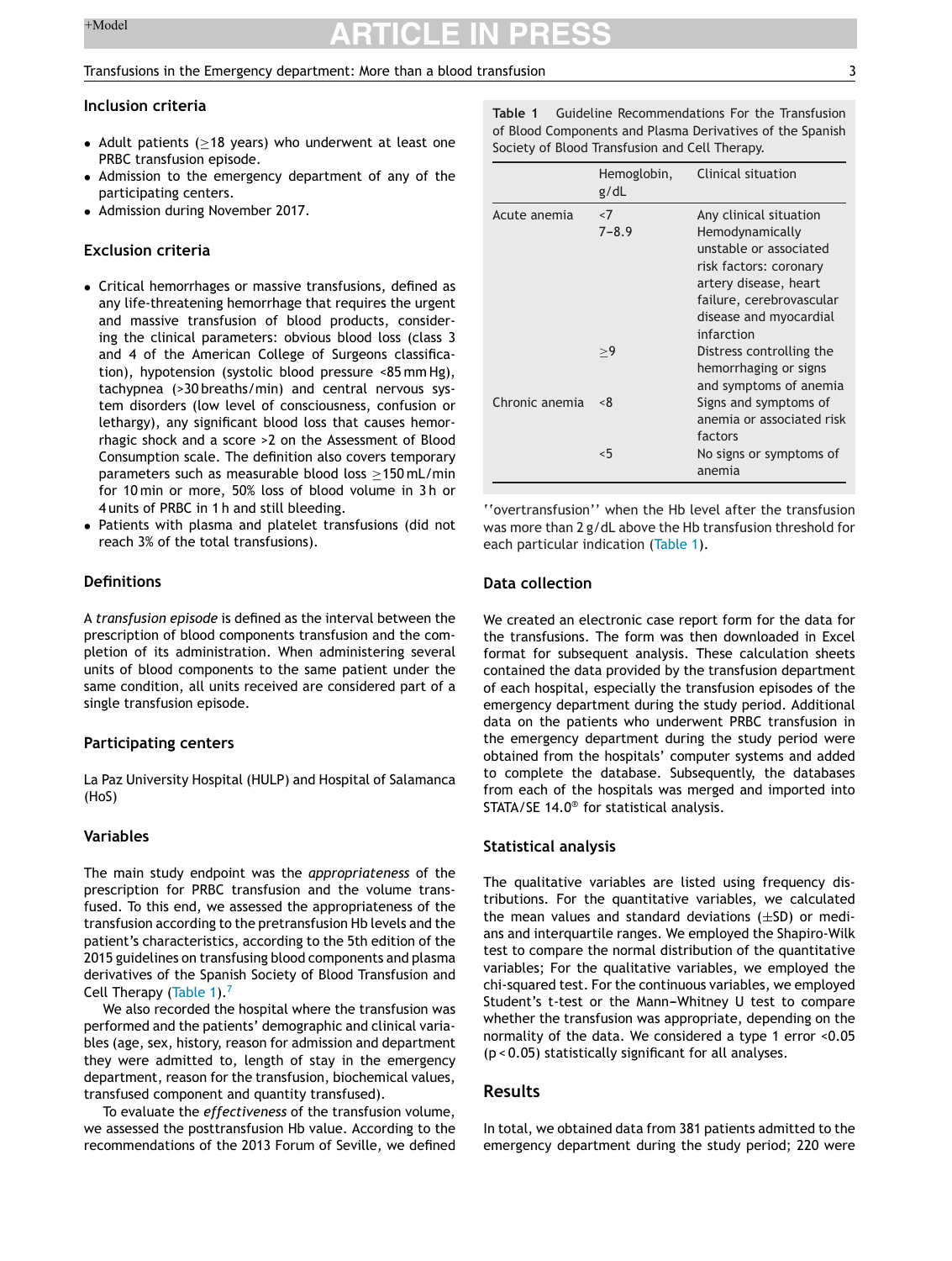

0.00% 5.00% 10.00% 15.00% 20.00% 25.00%

**Figure 1** Reason for transfusing red blood cells.



**Figure 2** Differences between values before and after hemoglobin transfusion, according to the type of anemia.

men (57.74%), with an average age of  $71.4 \pm 14.0$  years, and 161 women (42.26%), with an average age of  $75.3 \pm 15.3$ years (p < 0.001). Some 93.19% of the patients were directly admitted to the emergency department due to medical causes, while the rest were referred from other departments (4.02% after surgery, generally due to loss of blood during the procedure; 1.86% from the gynecology department; and 0.93% from the trauma department). Also, 69.35% of these patients were discharged from the emergency department the same day they were admitted, while 28.79% were discharged the following day. Of the 381 study patients, 323 were from HULP (84.78%) and 58 were from HoS (15.22%).

The transfused patients received a median of 2 units of PRBCs (range,  $1-7$ ).

The most prevalent underlying diseases in the patients who underwent transfusions were heart disease, which included hemorrhaging due to antiplatelet or anticoagulant therapy (57.7%), hemato-oncologic (15.3%) diseases and neurological disease (4.2%). The most common reason for the transfusion was based on laboratory criteria (22.29% of the sample, a rate very similar to that of subacute symptoms, which reached 20.43%) (Fig. 1).

The mean pretransfusion hemoglobin level was 7.8  $\pm$  1.8 g/dL (7.22  $\pm$  1.49 in HoS and 7.91  $\pm$  1.83 in HULP), while the mean post-transfusion hemoglobin level was  $9.2 \pm 1.7$  g/dL (8.77  $\pm$  1.13 in HoS and  $9.31 \pm 1.79$  in HULP). In all cases, there were statistically significant differences between the two values (p < 0.001) (Fig. 2).

[Table](#page-4-0) 2 shows the rest of the pretransfusion and posttransfusion values, both for the laboratory results and the case history. There were significant differences in all mea-



**Figure 3** Appropriateness of the indication for red blood cell transfusion in the emergency department. a) According to pretransfusion hemoglobin level. b) According to posttransfusion hemoglobin level.

sures, except body temperature  $(p=0.438)$  and diastolic blood pressure  $(p = 0.211)$ . It is worth noting that posttransfusion values were recorded in only 54.79% of the patients.

### **Appropriateness**

As shown in Fig. 3, only 54.9% (209/381) of the prescriptions for transfusion were considered *appropriate*, with significant differences according to the indication (p < 0.001).

Of the 209 patients with an appropriate prescription, 143 (68.4%) received an improper volume of blood components (overtransfusion).

### **Appropriateness analysis**

In terms of the potential differences between hospital type, we found that 75.86% of the transfusions performed by HoS were appropriate, while only 51.08% of those performed by HULP were appropriate, a difference that was statistically significant  $(p < 0.001)$ .

[Fig.](#page-4-0) 4 lists the rates of transfusion appropriateness in HoS and HULP, showing differences in the distribution of PRBC transfusion appropriateness in the various criteria.

When considering the diagnoses of acute and chronic anemia [\(Fig.](#page-5-0) 5), there are differences only in the rates of appropriate transfusions in acute anemia, where 69.23% of the transfusions were appropriate in HoS and 31.29% of the transfusions were appropriate in HULP  $(p < 0.001)$ . For chronic anemia, the difference was not significant (p = 0.123), despite the higher appropriateness rate for PRBC transfusion in HoS.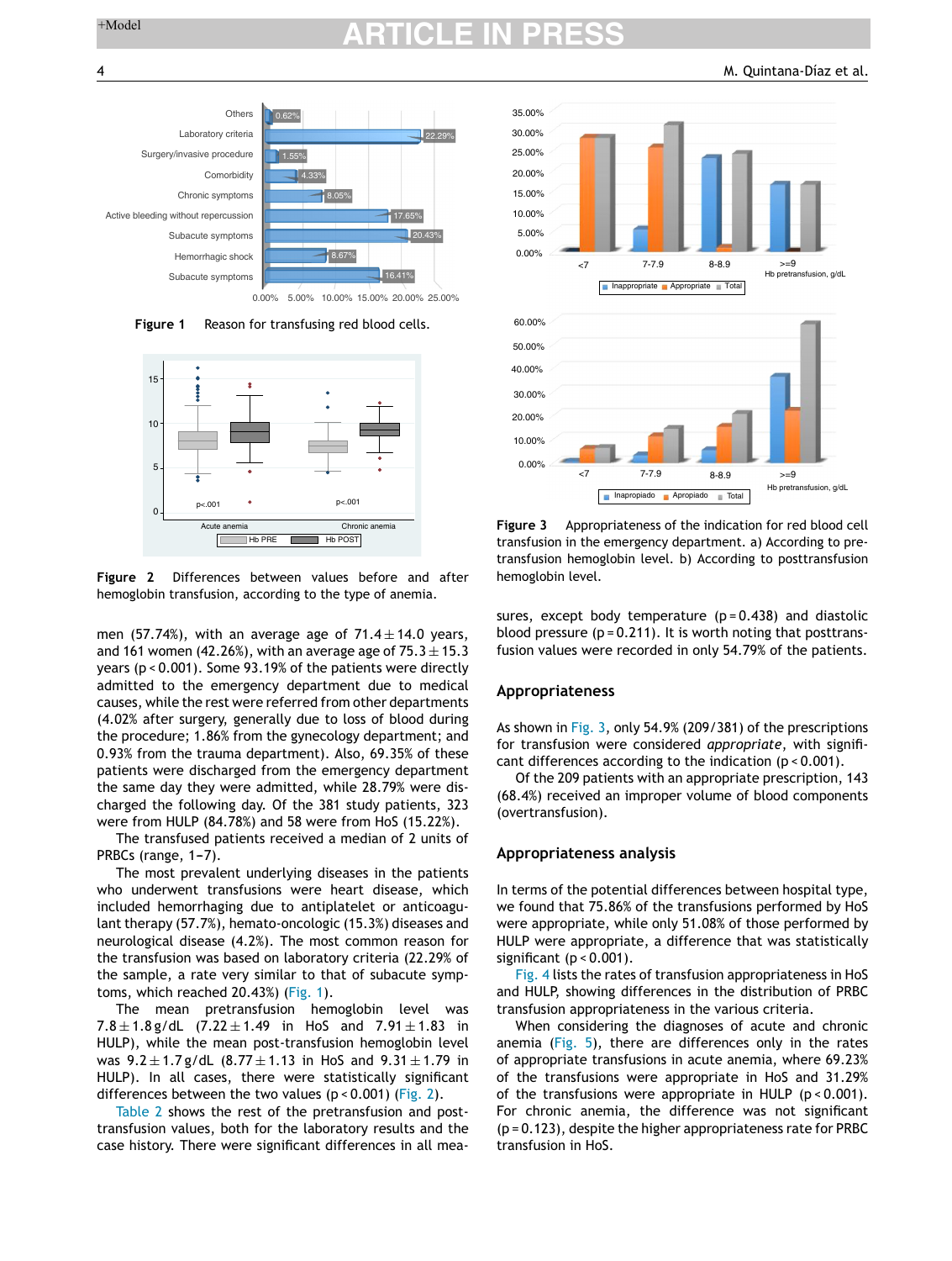# <span id="page-4-0"></span>Transfusions in the Emergency department: More than a blood transfusion 5

**Table 2** Patients' Biochemical and Exploratory Values Before and After the Transfusion.

| Other values                         | Mean   | <b>SD</b> | Median | 25th percentile | 75th percentile |
|--------------------------------------|--------|-----------|--------|-----------------|-----------------|
| [0,1-6]Pretransfusion values         |        |           |        |                 |                 |
| Hematocrit                           | 24.35  | 6.44      | 23.75  | 21.00           | 26.20           |
| Mean corpuscular volume              | 87.24  | 11.96     | 89.00  | 79.85           | 95.05           |
| Mean corpuscular hemoglobin          | 38.55  | 177.46    | 29.50  | 26.00           | 32.00           |
| Prothrombin time                     | 69.73  | 26.99     | 78.00  | 53.00           | 92.00           |
| International Normalized Ratio (INR) | 2.59   | 13.53     | 1.18   | 1.05            | 1.59            |
| Platelets                            | 239.03 | 154.27    | 224.00 | 132.00          | 314.00          |
| Creatinine                           | 1.88   | 7.97      | 1.15   | 0.80            | 1.67            |
| <b>Total bilirubin</b>               | 1.05   | 2.09      | 0.50   | 0.30            | 0.85            |
| Temperature                          | 36.38  | 0.57      | 36.40  | 36.00           | 36.70           |
| Systolic blood pressure              | 126.18 | 31.59     | 129.00 | 105.00          | 145.00          |
| Diastolic blood pressure             | 65.34  | 14.09     | 64.00  | 57.00           | 73.00           |
| $[0, 1 - 6]$                         |        |           |        |                 |                 |
| [0,1-6]Posttransfusion values        |        |           |        |                 |                 |
| Hematocrit                           | 28.13  | 4.99      | 28.20  | 25.20           | 31.00           |
| Mean corpuscular volume              | 88.16  | 9.20      | 90.00  | 82.70           | 94.00           |
| Mean corpuscular hemoglobin          | 29.33  | 3.64      | 30.40  | 27.00           | 32.00           |
| Prothrombin time                     | 73.68  | 18.74     | 78.00  | 61.00           | 89.00           |
| International Normalized Ratio (INR) | 1.31   | 0.43      | 1.17   | 1.09            | 1.41            |
| <b>Platelets</b>                     | 197.75 | 126.07    | 165.00 | 108.00          | 270.00          |
| Creatinine                           | 1.38   | 1.11      | 1.10   | 0.71            | 1.59            |
| Total bilirubin                      | 0.84   | 1.03      | 0.50   | 0.40            | 0.90            |
| Temperature                          | 36.56  | 0.67      | 36.50  | 36.00           | 36.70           |
| Systolic blood pressure              | 120.52 | 22.90     | 119.50 | 108.00          | 130.00          |
| Diastolic blood pressure             | 62.02  | 10.31     | 60.00  | 55.00           | 70.00           |



**Figure 4** Appropriateness of the indication for red blood cell transfusion in the emergency department, for each hospital in the sample.

# **Discussion**

Evidence from 10 years ago showed that more than 50% of all PRBC transfusions in Spain were administered to surgical patients and those in critical condition. The transfusion of red blood cells was the most widely used, and anesthesiologists were responsible for approximately 50% of transfusions. In recent years, however, the use of transfu-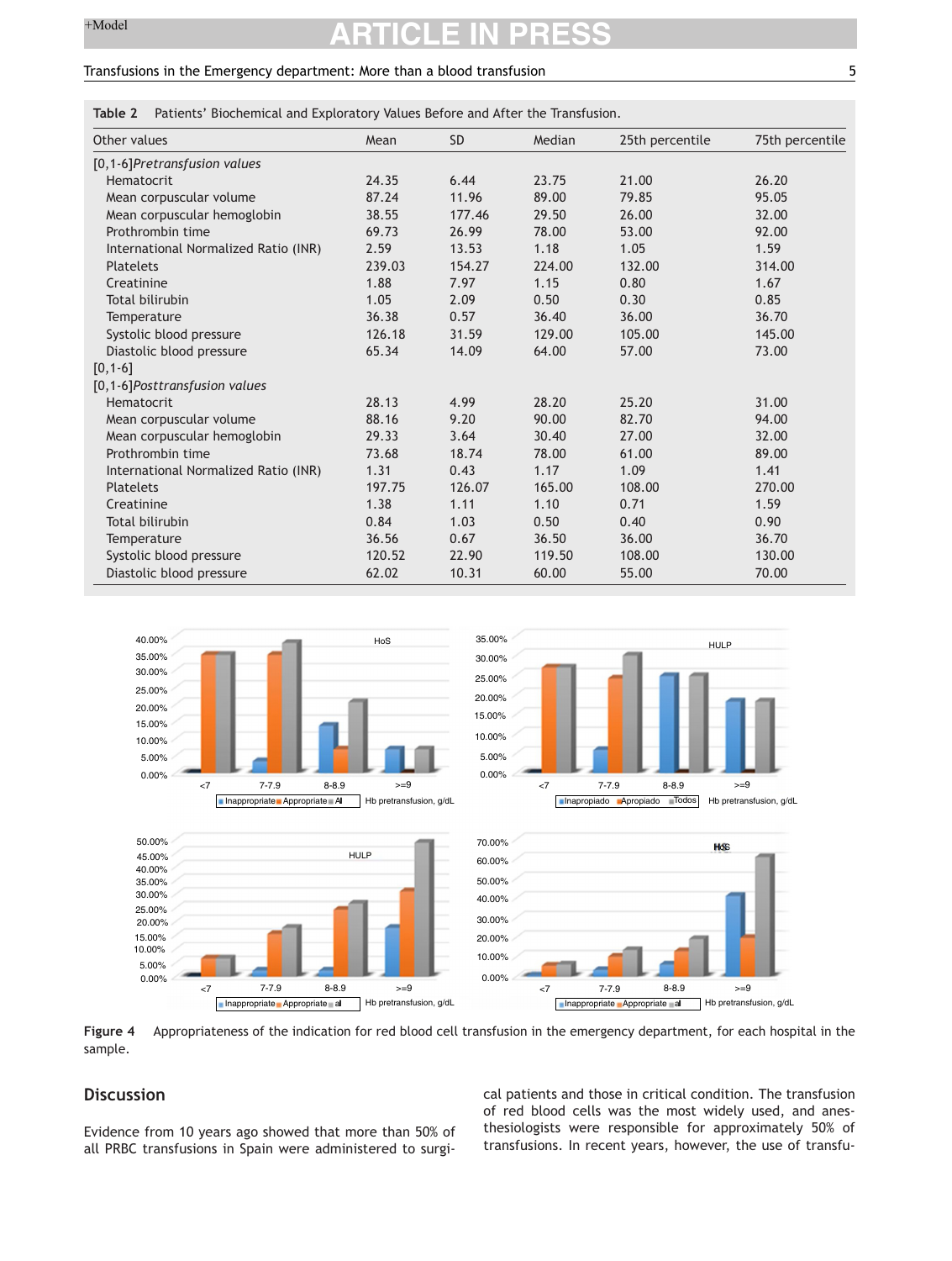<span id="page-5-0"></span>

**Figure 5** Appropriateness of the indication for red blood cell transfusion in the emergency department, according to the type of anemia.

sions has decreased in surgical areas, and currently the 2 departments that employ most employ transfusions are the oncohematology and emergency departments.[4](#page-6-0)

Although PRBC transfusions have been employed for many years and can save many patients with acute or chronic anemia, the results of this study conducted in emergency departments show that there is a high rate of unnecessary transfusions in both diseases. In HoS, which has a commitment to train practitioners on the appropriateness of PRBC transfusion, $8-10$  we observed that the management of blood products had greater appropriateness. A recent survey by the American Association of Blood Banks showed that only 38% of public hospitals had an established program for managing blood products and patient transfusions. This program should be extended to all hospitals because it has been shown that local transfusion programs and committees promote patient safety, improve the quality of medical care and reduce unnecessary expenses.

Anemia is characterized by an insufficient quantity of healthy red blood cells, which are responsible for oxygenating the tissues and organs of the body and whose deficiency can therefore cause severe damage in these vital organs. In general, anemia is considered hemoglobin values <12 g/dL and <14 g/dL and hematocrit levels <36% and <41% for women and men, respectively. This disease is often underdiagnosed and undertreated and has a very high rate of comorbidity. Detection and appropriate treatment help reduce the need for transfusions, given that transfusions, although effective against anemia, are associated with numerous risks and complications. It is therefore essential to implement patient blood management programs, as urged by the World Health Organization in the 63rd Assembly of June 2010 and promoted the same year by the Council of Europe in the so-called ''optimal use of blood''.[11](#page-6-0)

Depending on the mechanism of red blood cell destruction, the treatment for anemia should focus on its origin and not prioritize increasing hemoglobin levels. Blood transfusion is currently one of the most widely used treatments in Spanish emergency departments to treat anemia. Although this disease is generally accompanied by a reduction in erythrocyte mass, a reduction in the number of red blood cells does not have to occur. Therefore, a PRBC transfusion is perhaps not the best treatment option in these cases. Our study showed that only 54.86% of the PRBC transfusions were performed appropriately following the clinical guidelines criteria based on the patients' hemoglobin levels and previous diseases; however, there was a considerable difference between the two diagnoses, with 69.71% of the cases of chronic anemia having appropriate PRBC transfusions versus 36.99% in the case of acute anemia.

For this reason and because PRBC transfusions are an expensive and scarce resource associated with known complications and adverse effects to be considered when prescribing them to patients, other better alternatives for the treatment of anemia should be considered, based on the disease's etiology, symptom severity and associated comorbidity. In these cases, a detailed medical history and anamnesis are essential when administering the best treatment for the patient. Logically, treating anemia will depend on its cause and severity. On many occasions, however, the prescription of iron, vitamin B12 and folic acid supplements, erythropoietin and medications that inhibit the immune system can be good alternatives to blood component transfusion. In fact, in countries such as the US and the UK, treatment based on PRBC transfusion fell 30-50% within a few years,  $12,13$  with a priority on therapeutic alternatives. Morbidity and mortality, hospital stays and readmissions also fell.

Article 40 of the Spanish Royal Decree 1088/2005<sup>[14](#page-6-0)</sup> governs the existence and functions of hospital and independent transfusion centers and committees. Within their delegated powers, the autonomous communities of Spain have established that all centers with transfusion practices require a transfusion committee for the correct use of blood and blood components. The committee's functions, as a minimum, are the following: a) Determine the standards and procedures for the transfusion practice adapted to the clinical activities performed in each hospital center; b) Periodically analyze and evaluate the transfusion practice; c) Analyze and assess the adverse reactions associated with transfusions; d) Develop educational programs that promote the optimal use of blood components; e) Develop and implement preventive and/or corrective safety measures; and f) Any other functions they consider would help promote the optimal use of blood, components and derivatives and in reducing their consumption.

Other options studied in the context of the politics of managing patients' blood include multifactorial strategies. Langlais et al.<sup>[15](#page-6-0)</sup> adopted a series of strategies aimed at improving the transfusion practices in surgery departments through seminars, classes, periodic consultations and the creation of information points. Through these measures, the authors improved transfusion appropriateness from 37.7% to 64.5%. In other studies, the rate of appropriateness was only 8.3% for patients with trauma, 11.5% for patients who underwent surgery and 12.8% for transfusions ordered by a specialist.<sup>4</sup> [T](#page-6-0)he introduction of policies that help improve these figures would therefore be a short-term objective that can help increase the appropriateness of PRBC transfusions.

In our study, we observed high overtransfusion rates, which were also found in other studies.<sup>[16](#page-6-0)</sup> As a result and as proposed by a number of these studies, we emphasize the concept of reassessing the patient's state after each unit of transfused PRBC and before prescribing additional units. A zero-tolerance policy can be effectively implemented only with exhaustive work with local physicians, including repeated rounds of information, updates on current trans-